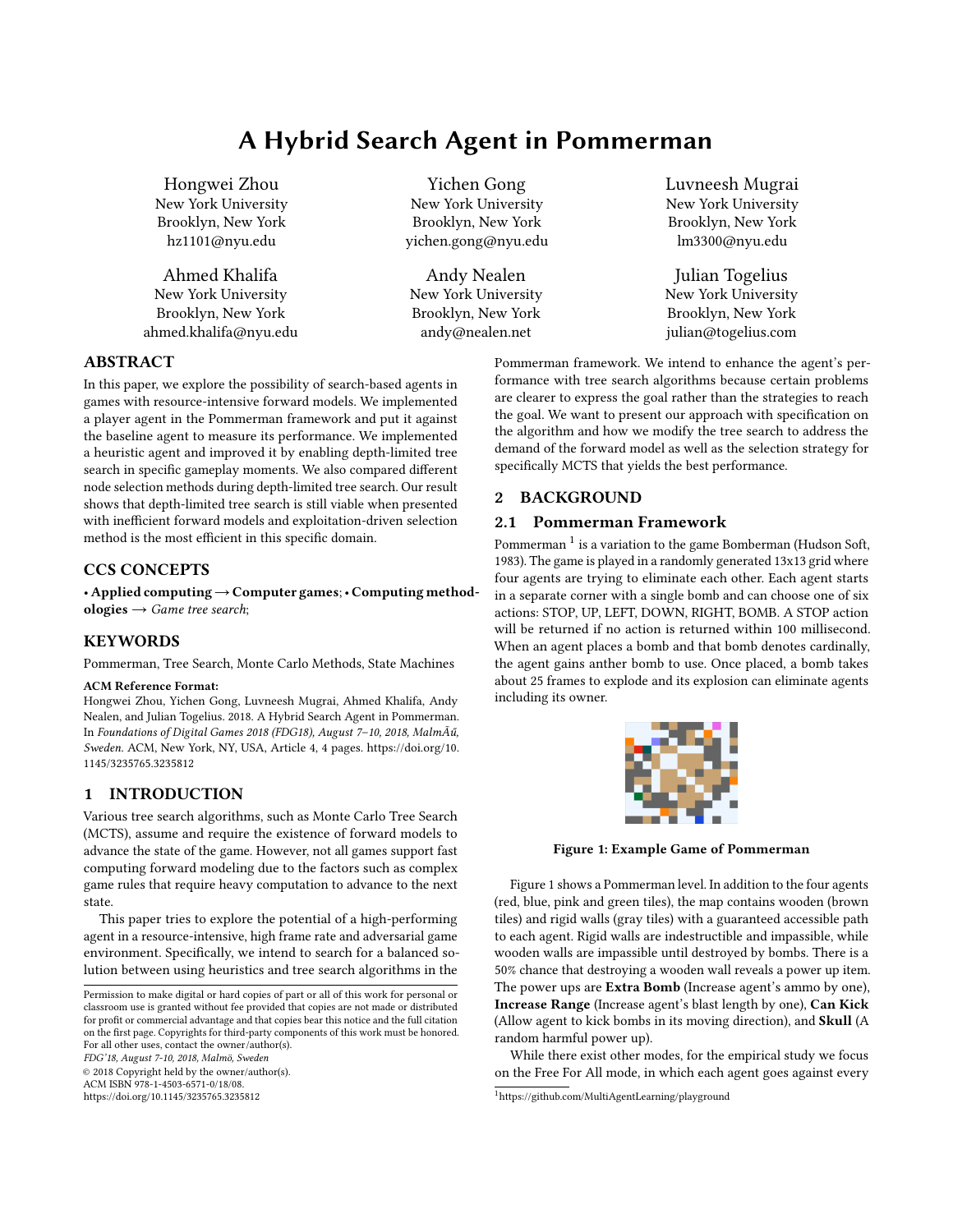other agent. In the case of the study our agent plays against 3 SimpleAgents since this framework and competition are relatively new and no other agents are currently available.

#### 2.2 Heuristic Agents

A heuristic agent utilizes the current state and configuration of the fully/partial observable world to decide the next best action to take [\[13\]](#page-3-1). It does not model the future state of the enemy agents and rather treats them as other entities in the state. Every step a set of conditions is used to produce specified outcomes.

One popular method to implement established rules is through the model of a finite state machine [\[10\]](#page-3-2). A simple finite state machine consists of different states and the transition rules between those states. Different from a game state, a state of the agent describes a set of behaviors that the agent follows. Traditional finite state machine is a popular technique in the video game industry [\[12\]](#page-3-3) as it is conceptually organized and manageable as the number of states and their transitions grow [\[5\]](#page-3-4).

#### 2.3 Monte Carlo Methods

Monte Carlo Methods (MCM) [\[9\]](#page-3-5) are referred as a class of algorithms that aims to solve a problem by sampling random values and approximating the mathematical property behind the said problem. It is widely adopted in a range of domains. Most notably this technique is combined with tree search to form an algorithm called Monte Carlo Tree Search (MCTS) [\[1\]](#page-3-6). MCTS finds the optimal decision in a given domain by randomly sampling the decision space and building a search tree accordingly.

MCM have been used in playing games such as Go [\[2,](#page-3-7) [3,](#page-3-8) [6\]](#page-3-9), Chess [\[4\]](#page-3-10), Super Mario Bros [\[7\]](#page-3-11), Starcraft [\[11\]](#page-3-12), Hearthstone [\[14\]](#page-3-13), etc. Pepel et al. experiments [\[8\]](#page-3-14) show Flat Monte Carlo Search to be a stronger technique in Phantom Go (a version of Go in which opponent's stones are not revealed) when compared to techniques such as a Hybrid-MCTS and UCB-MCTS. Flat Monte Carlo Search does not build a tree and only searches its immediate child notes.

# 3 METHODS

We designed a heuristic agent with rulesets to find the best possible action at each step. Later in the section, we experimented with replacing some of the heuristics with depth limited tree search. In the following subsection, we explain the details of the agent and variants used during our experiments.

#### 3.1 Heuristic Search Agent

Our heuristic search agent has two essential components: the search algorithm and a group of heuristics. As part of the heuristics, We use Dijkstra algorithm to guide the agent through the physical space towards the goal and the heuristics determine the goal for the search algorithm. We use a finite state machine to manage the current active heuristic. The Finite State Machine Agent is divided into three separate states: Explore, Attack, and Evade. The pseudocode for the agent is provided in Algorithm [1.](#page-1-0)

Exploration Heuristics are used when the agent is safe. It determines if it should place a bomb near a wood block to make a traversable path which helps in discovering power-ups, try to pick

<span id="page-1-0"></span>

|     | <b>Algorithm 1 Heuristic Search Agent</b>                                                 |
|-----|-------------------------------------------------------------------------------------------|
|     | 1: procedure GETACTION                                                                    |
| 2:  | <b>if</b> EvadeCondition() <b>then</b>                                                    |
| 3:  | EvadeHeuristic()                                                                          |
| 4:  | <b>else if</b> AttackEnemyCondition() <b>then</b>                                         |
| 5:  | AttackEnemyHeuristic()                                                                    |
| 6:  | else                                                                                      |
| 7:  | ExplorationHeuristic()                                                                    |
| 8:  |                                                                                           |
|     | 9: procedure EVADECONDITION                                                               |
| 10: | for direction in [Stop, Left, Right, Up, Down] do                                         |
| 11: | if InRangeOfBomb(direction, 5) then return True<br>return False                           |
| 12: |                                                                                           |
|     | 13: <b>procedure</b> ATTACKENEMYCONDITION                                                 |
|     | <b>return</b> Agent.BombCount $> 0$ and EnemyWithinRange(6)                               |
| 14: |                                                                                           |
|     | 15: procedure EVADEHEURISTIC                                                              |
| 16: | $direction \leftarrow DirectionToSafeLocation()$                                          |
| 17: | <b>if</b> InRangeOfBomb( <i>direction</i> , 5) <b>then</b>                                |
|     | <b>return</b> heuristicAgentOrTreeSearchAgent(evade)<br>return direction                  |
| 18: |                                                                                           |
|     | 19: <b>procedure</b> ATTACKENEMYHEURISTIC                                                 |
| 20: | <b>if</b> EnemyWithinRange(4) <b>then</b>                                                 |
|     | <b>return</b> heuristicAgentOrTreeSearchAgent(attack)<br><b>return</b> directionToEnemy() |
| 21: |                                                                                           |
|     | 22: procedure EXPLORATIONHEURISTIC                                                        |
| 23: | <b>if</b> WoodTileOrPowerupExist() <b>then</b>                                            |
|     | <b>return</b> heuristicAgent(explore)<br>return exploreLeastVisitedTiles()                |

up a positive power-up, or move to the least visited tile on the map if there are no more wooden blocks or power-ups.

Evade Heuristic avoids bombs. Bombs are dangerous if its tick count is less than the tick threshold:  $5 + 2 \times bomb$  count, where bomb\_count is the number of bomb surrounding the agent. It filters all passable positions and selects the closest position thats not under threat as a target location to navigate toward.

Attack Enemy Heuristics are used when an enemy is in Manhattan distance of 6. The agent moves towards the enemy and tries to place a bomb next to it.

Accidental Suicide Heuristics are embedded to avoid accidental suicidal actions. At any time, the agent want to place a bomb in any of the previous states. It will only place it if all the following conditions are satisfied: agent has enough ammo and it is able to escape to a safe location that is connected at least two nearby passable positions.

#### 3.2 Heuristic Search Agent with Tree Search

On average, advancing a game by one clock tick takes 1 ms and creating a new game node with a game state copy take 2 ms on an i7-6700HQ CPU. Using a tree search algorithm won't work as the depth will be short and most of the rewards and actions in the game are delayed. For example, a bomb takes about 25 ticks to explode.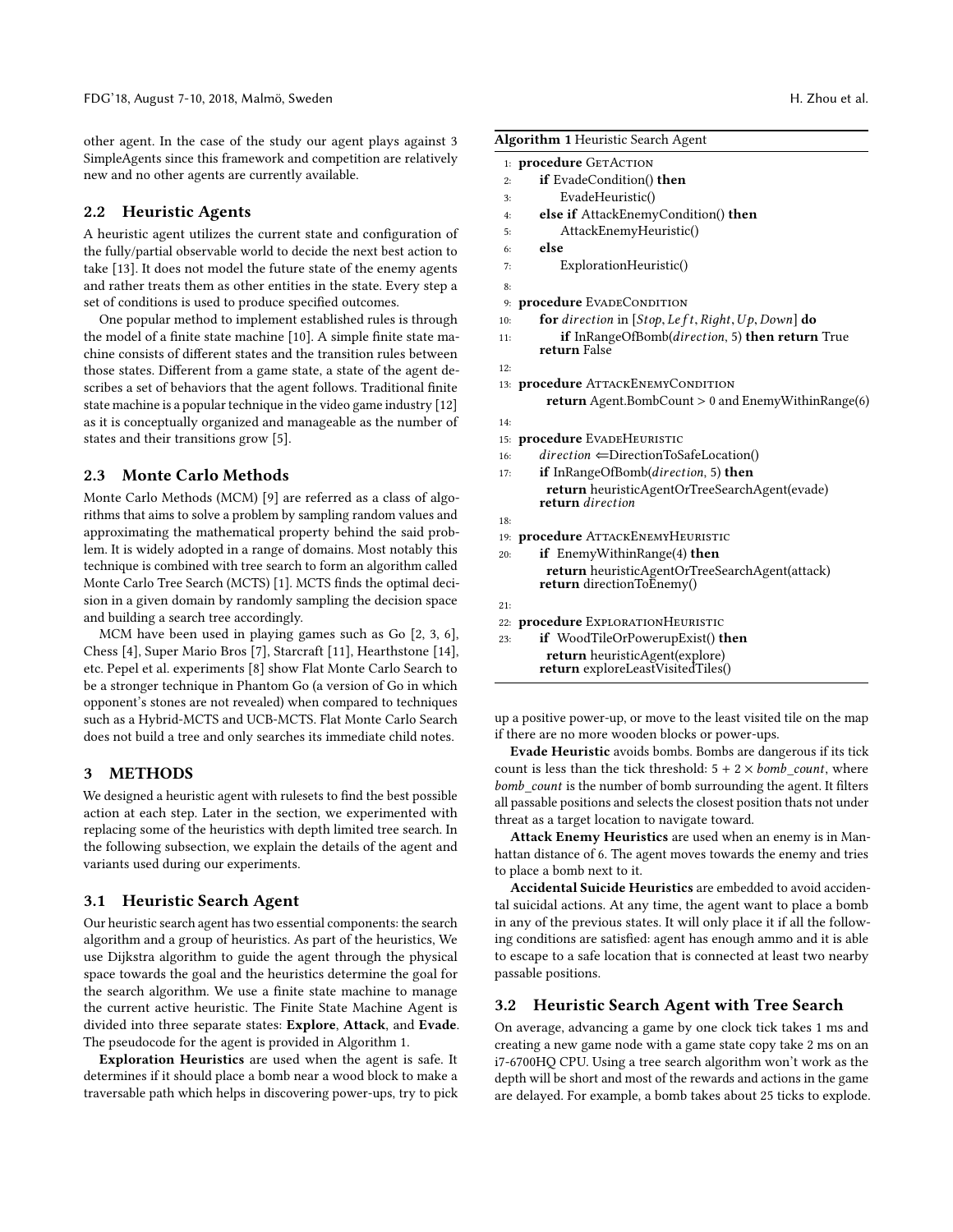Given the restricted time to return a move, the tree search would not produce a depth of 25 moves.

<span id="page-2-0"></span>To kill the enemy, ideally we would want to trap them with bombs. However, this can't be coded easily since the enemy models are unknown. Similar to bomb evading, enemy actions such as blocking the selected exit route are also hard to predict. As such we use depth limited tree search to replace the attack/evade heuristics for our agent, depth limited because of time constraints.



Figure 2: An example of evade score function. Bombs are represented by black circles with their ticks before exploding. The agent is currently in the way of two bombs with lower than 10 clock ticks.

Evader Score Function is a score function used by the tree search during the evade state and is as follows:

$$
S_{evade} = 100 - \sum_{i} p_i \cdot 25 \cdot \frac{11 - tick_i}{10}
$$
 (1)

where *i* denotes each bomb,  $p_i$  evaluates if bomb *i* can reach the agent and has clock tick less than 10 and gaturns 1 if so and 0. agent and has clock tick less than 10 and returns 1 if so and 0 otherwise, tick<sub>i</sub> denotes the tick rate of bomb i. The score starts as 100 and only considers bombs with clock ticks under 10 and with explosions that will hurt the agent. The lower the clock tick of a bomb, the greater the deduction to the score. Figure [2](#page-2-0) demonstrates the evader score function.

Attacker Score Function is a score function used by the tree search in the attack state. Each tree search only focuses on one single enemy as the target. The target enemy is modeled as a random agent taking random moves during each step. The goal is defined as the target enemy is surrounded by impassible objects such as rigid, woods, bombs or agents so that it's less likely to escape the explosion. The state evaluation starts with 0 score and accesses the target's surroundings by the following:

$$
S_{attack} = 100 \cdot (1 - \frac{emptySafeArea}{floatillArea}) \tag{2}
$$

where  $f$ loodFillArea is calculated using flood fill algorithm from<br>the target position and emptySafeArea is traversable tiles not in the target position and emptySafeArea is traversable tiles not in range of bombs. Figure [3](#page-3-15) demonstrates how the score function works. In this figure, there are total of 4 tiles that are safe(white squares in figure [3d\)](#page-3-15), while the total area is 13 (white squares in figure [3b\)](#page-3-15). The final score for the state is  $100 \cdot (1 - \frac{4}{13}) \approx 69$ .

We used a Breadth First Search as a base line to show that a guided search has an advantage over uninformed tree search. For all tree searches, we limit the available moves for observation by removing moves that lead to immediate death or no change in the agent's current game state. For example, we remove moving left if the left of the agent is a block. In all tree search methods, the final action is that which leads to the best score.

Breadth First Search (BFS) is an uniformed search algorithm as it does not exploit the states of the board when expanding its tree. The BFS agent follows a standard approach of starting at the root node, denoted by the current state of the board, and explores all the neighbor nodes before moving to the next level of neighbors. If at any time the search reaches the capped maximum time, it will end the search and select the best action corresponds to the best node in the frontier.

Monte Carlo Tree Search (MCTS) is a stochastic tree search algorithm that utilizes Monte Carlo Simulations to approximate the value for the nodes in the tree [\[1\]](#page-3-6). MCTS consists of 4 steps: selection, expansion, simulation and backpropagation. During the selection phase, the agent uses the UCB1 function to select the next node in the tree. The following equation explains the UCB1 equation,

<span id="page-2-1"></span>
$$
UCB1_i = \overline{X_i} + C\sqrt{\frac{2 * \ln N_i^p}{N_i}}
$$
 (3)

where  $\overline{X_i}$  is the exploitation term of the equation and  $\sqrt{\frac{2 * \ln N_i^p}{N_i}}$  is the exploration term. The exploitation term is the average of the simulated scores. In exploration term,  $N_t^p$  is the parent visit count,  $N_t$  is the current pode visit count,  $C$  is a constant. Through testing is the current node visit count. C is a constant. Through testing<br>found that a C value of 25 results in the best performing agent. we found that a C value of 25 results in the best performing agent,<br>as the exploitation term cances  $[40, 100]$  while the exploration as the exploitation term ranges [40, 100] while the exploration term ranges [0.6, 2.4]. During the expansion phase, MCTS creates a new node and add it to the tree. During the simulation phase, MCTS executes random actions for length between [1,3] or till reach a termination condition. During backpropagation, the score of simulation is used to update the exploitation terms of the current node and all of its ancestors.

Flat Monte Carlo Search (FMCS) only expands the root node's immediate children and doesn't allow tree growth compared to MCTS [\[1\]](#page-3-6). We perform simulated play on the immediate children and aggregate the current child's score with the simulated play score. We tested FMCS with four selection functions: Random selection selects child randomly for the simulations, UCB1 selection uses UCB1 equation shown in equation [3](#page-2-1) with C equal to 25, Exploitation selection uses the exploitation only, and Exploration selection uses the exploration term only.

#### 4 RESULTS

In this section, we show the results for the experiments performed on the two agents with all their variants in the Pommerman FFA mode. It should be noted that the framework's base line agent, the SimpleAgent, has roughly a 21.67% win ratio against 3 SimpleAgents. SimpleAgent operates on heuristics set by the author of Pommerman framework. Figure [4](#page-3-16) displays the results of each agent playing 300 games against 3 SimpleAgents. From the figure, it is clear that using a tree search is better on average than using heuristic or uninformed search such as BFS, Explore, or Random Selection. The only edge case is the MCTS algorithm, we think that the tree growth with performing simulation wasted some of the time that was used for more evaluations as only tree growth (in BFS) performs better and only simulations (in FMCS) performs better.

To compare the result between different agents, we conducted Binomial test between each pair of agents. We fixed the seed for all the agent for each run in the 300 runs and compared number of